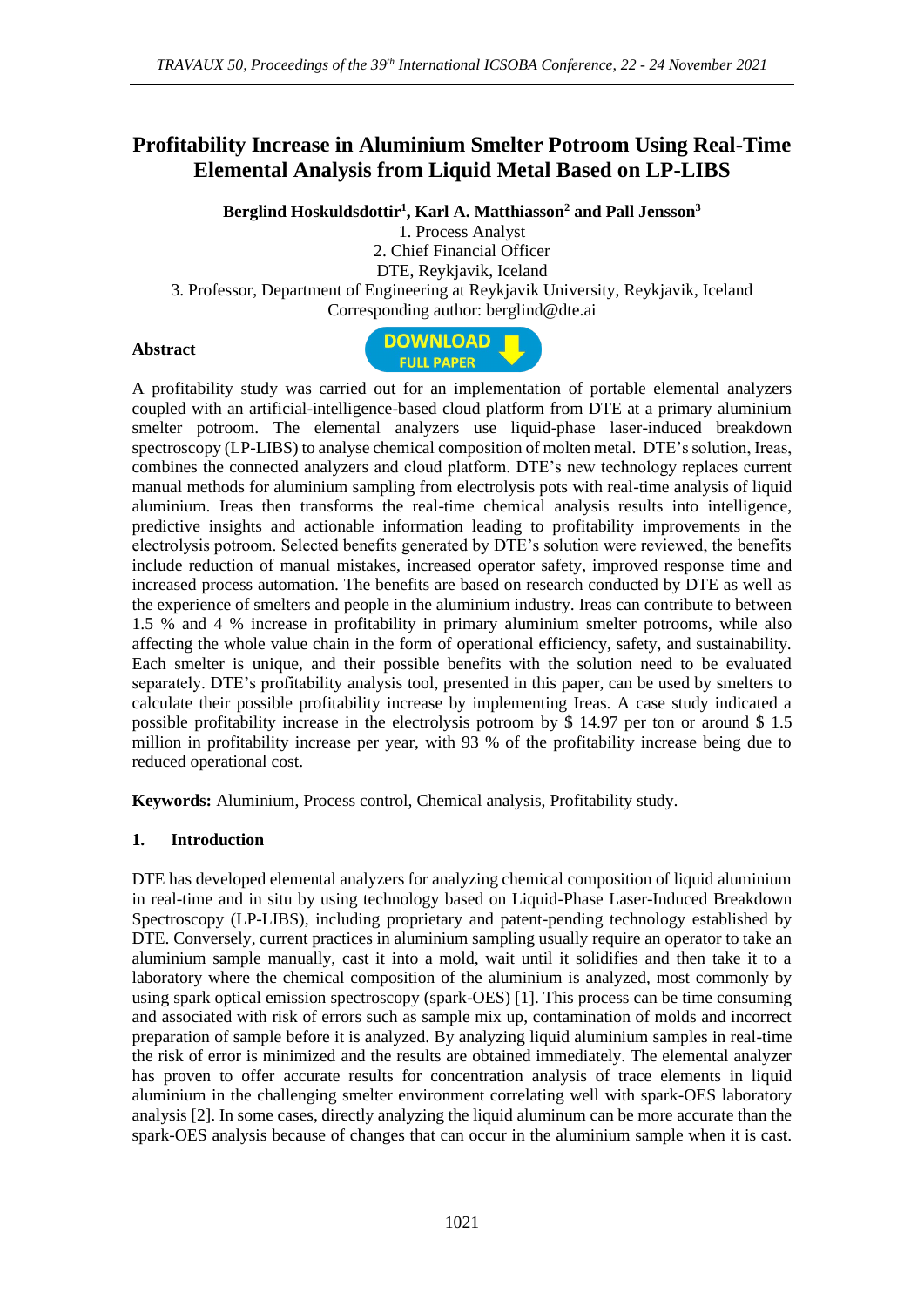The accuracy of the portable elemental analyzer for key elements is discussed elsewhere in these proceedings [3].

DTE's solution, named Ireas, combines real-time intelligence from liquid aluminium with an artificial intelligence-based cloud platform. Where in real-time refers to that information is available as soon as it happens, every time for everyone that needs it, and everywhere it is needed. Ireas turns chemical analysis results into intelligence, actionable data and predictive insight, that can support current processes at smelters and contribute to maximizing value, sustainability, safety and efficiency. Which is a driving force towards Industry 4.0, by integrating information technology with current manufacturing practices [4]. DTE has tested its solution at a few primary aluminium smelters, including a battery-powered portable elemental analyzers specially designed for aluminium sampling from pots [5]. Various possible benefits generated by Ireas have been identified in the electrolysis potroom. The benefits include reduced sampling time, improved response time, increased sampling frequency with higher data reliability, longer lifetime of pots and improved anode usage, to name a few. DTE's portable elemental analyzer located on a small electric vehicle is displayed in Figure 1. The analysis device is located in the back of the vehicle along with a tray of ladles used for extracting samples from pots and a small crucible where the liquid aluminum sample is placed for elemental analysis. The analyzer can also be mounted on a self-driving vehicle or a manually operated pushcart.



**Figure 1. DTE's portable elemental analyzer.**

Laser induced breakdown spectroscopy (LIBS) technology is a type of atomic emission spectroscopy where a powerful laser is directed to the surface of the sample which is being analyzed [6]. LIBS can detect a wide range of elements present in a sample, down to ppm concentrations. The high energy laser shot only lasts for a few nanoseconds and forms a plasma on the surface. During this state, atoms of each element radiate a unique spectrum of emission lines. A spectrally dispersive sensor detects the plasma radiation including the emission lines of each element. Subsequently, the intensity of particular lines is used to quantify the respective elements. In general, LIBS technology can be used to analyze the chemical composition of various materials, regardless of whether they are solid, liquid or gas, and works for both conducting material and non-conducting. DTE's elemental analyzers are specially designed and adapted to analyze aluminium in the liquid phase with LIBS. The analyzers offer chemical analysis results within seconds from the time of sampling, enabling the analyzers to provide details about trace elements in liquid aluminium in real-time.

### **2. Benefits in the Electrolysis Potroom with Ireas**

There are various benefits of implementing DTE's solution in the potroom and they are the result of possible process improvements driven by Ireas. Ireas provides actionable data enabling faster,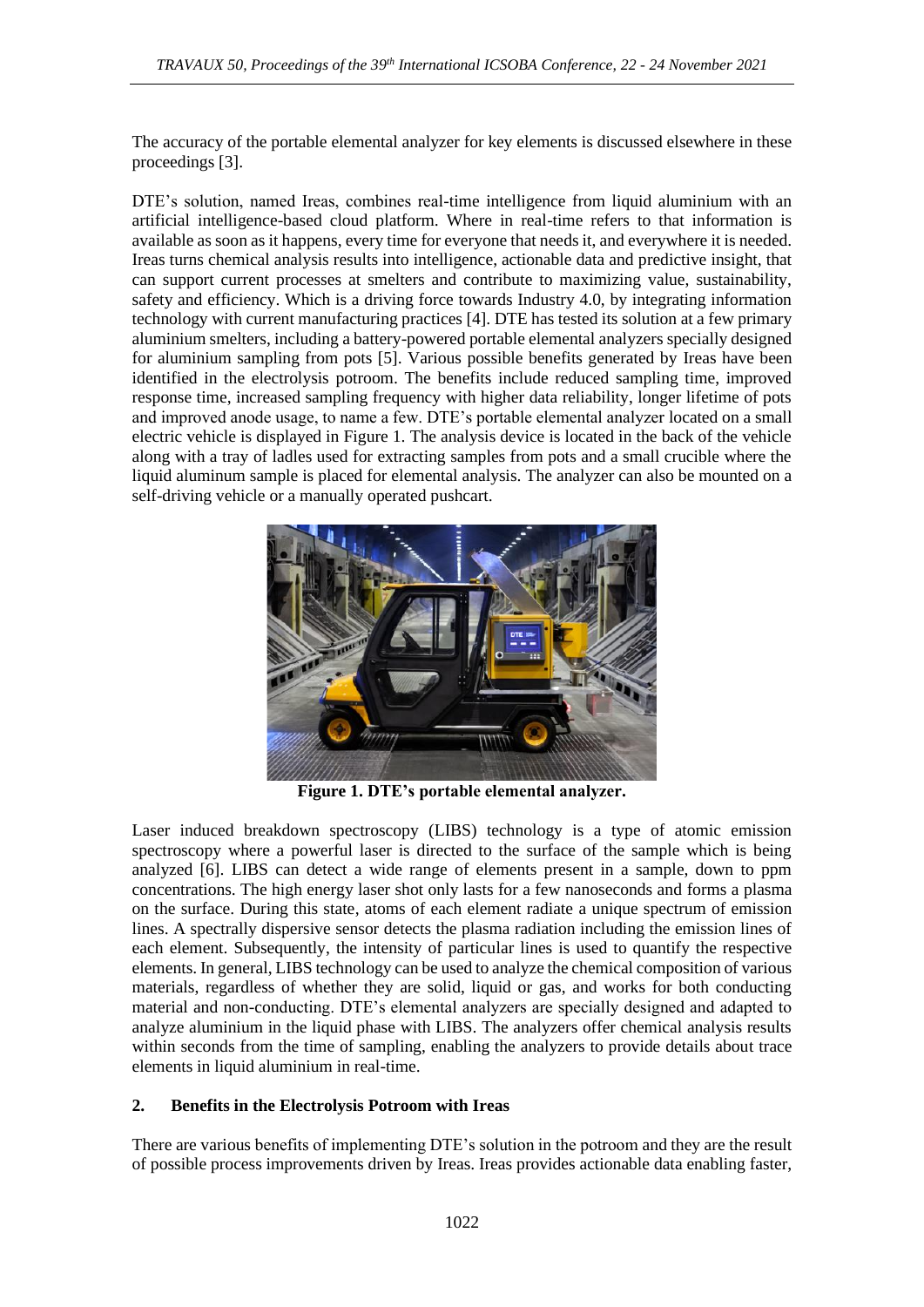profitability number. These numbers are specific for this particular smelter and each case needs to be evaluated separately.

### **5. Conclusions**

Potential benefits and profitability of deploying DTE's solution, in a primary aluminium smelter potroom has been presented. Some of the benefits that DTE's solution offers are faster chemical analysis results, increased operator safety, reduced energy consumption and reduced number of pot tapouts. The benefits presented are then accompanied by increased profitability, but the potential profitability increase needs to be evaluated for every aluminium smelter since each smelter is unique and has different processes as well as different technological and local business situations. DTE's online profitability analysis tool is a solution that offers users to obtain customized results on possible profitability increase with DTE's technology. The tool requests a few inputs from the user which are key figures from a potroom operation to calculate the possible profitability increase. A potential profitability increase of \$ 14.97 per ton or \$ 1.5 million per year was determined for an aluminium smelter potroom in Iceland, with 93 % of the profitability increase due to reduced operational cost. DTE's solution opens the door to uncover opportunities to optimize aluminium production, break down operational silos, maximize benefits and value.

## **6. References**

- 5. Sveinn H. Gudmundsson, Jon Matthiasson, Kristjan Leosson, Accurate real-time elemental (LIBS) analysis of molten aluminum and aluminum alloys, *Light Metals* 2020, 860-864.
- 6. Sveinn H. Gudmundsson et al., Quantitative in-situ analysis of impurity elements in primary aluminum processing using laser induced breakdown spectroscopy, *Spectrochimica Acta Part B: Atomic Spectroscopy,* vol. 158, 2019, 105646.
- 7. Rauan Meirbekova, Sveinn Gudmundsson and Kristjan Leosson, Portable elemental analysis device for real-time chemical analysis of aluminium, *Proceedings of 39th International ICSOBA Conference*, Virtual, 20-24 November 2021, Paper AL36, *Travaux* 50.
- 8. F. Zezulka, et al., Industry 4.0-An Introduction in the phenomenon, IFAC-PapersOnLine 49, Vol. 25, 2016, 8-12.
- 9. Sveinn H. Gudmundsson, Birna Björnsdóttir, Kristjan Leosson, Instant monitoring of aluminum chemistry in cells using a portable liquid-metal analyzer, *Light Metals* 2021, 491-494.
- 10. D.W. Hahn, N. Omenetto, Laser-induced breakdown spectroscopy (LIBS), Part II: Review of instrumental and methodological approaches to material analysis and applications to different fields, *Applied Spectroscopy 6*, 2021, 347-41.
- 11. Khalil Khaji and Al Qassemi, The role of anode manufacturing processes in net carbon consumption, *Metals 6,* Vol. 6*,* 2016, 128.
- 12. Halvor Kvande and Per Arne Drablos, The aluminum smelting process and innovative alternative technologies, *Journal of Occupational and Environmental Medicine 56,* 23-32*.*
- 13. Rauan Meirbekova et al., Influence of phosphorus on current efficiency in aluminum electrolysis at different current densities, *Journal of The Electrochemical Society,* 164(7), 2017, 161-165*.*
- 14. Rauan Meirbekova et al., Influence of sulfur species on current efficiency in the aluminum smelting process, *Metallurgical and Materials Transactions B*, Vol. 47, 2016, 1309-1314.
- 15. Omar Awayssa et al., Electrodeposition of aluminium titanium alloys from molten fluorideoxide electrolytes, *Electrochemistry Communications,* Vol. 123, 2021, 106919.
- 16. Omar Awayssa et al., Electrochemical production of Al-Mn alloys during the electrodeposition of aluminium in a laboratory cell, *Electrochemistry Communications,*  Vol. 125, 2021